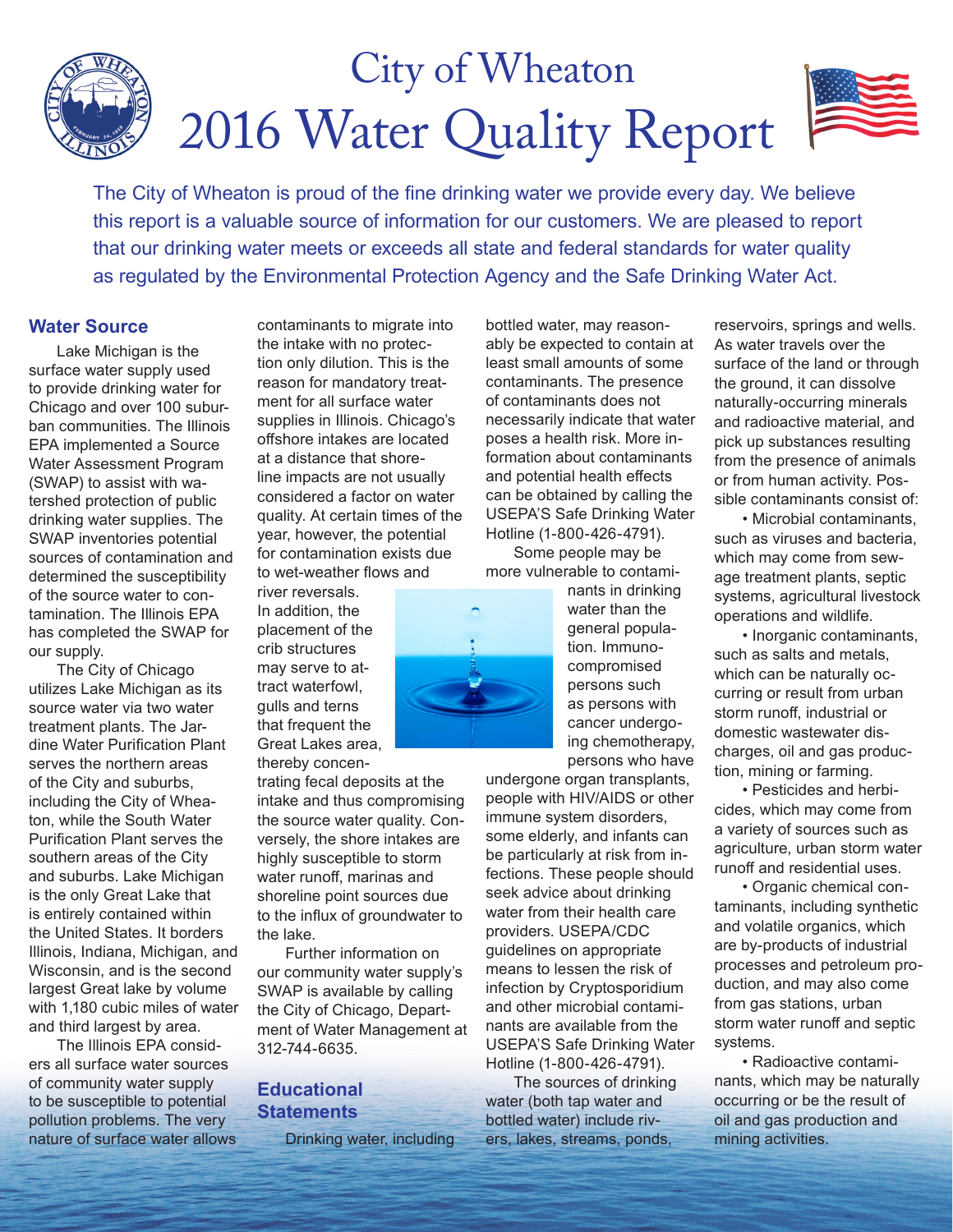# **Water Quality Tables**

The tables show the results of our water-quality analyses based on tests done in 2016. Every<br>regulated contaminant that was detected in the water, even in the most minute traces, is listed<br>here. Not listed are over 100 sub regulated contaminant that was detected in the water, even in the most minute traces, is listed here. Not listed are over 100 substances that were tested for, but were not detected. Certain contaminants are monitored less than once per year because the concentrations of these contaminants do not change frequently.

Some of our data, though accurate, is more than one year old. The City of Wheaton maintains six emergency backup wells. No water from these emergency backup wells was used in 2016 to supply the finished drinking water. If you would like more information on these results, contact the Water Division.

**No water quality violations were recorded for this facility during the 2016 reporting period.**

# **Glossary of Terms**

#### **Maximum Contaminant Level Goal (MCLG):**

The level of a contaminant in drinking water below which there is no known or expected risk to health. MCLGs allow for a margin of safety.

**Maximum Contaminant Level (MCL):** The highest level of a contaminant that is allowed in drinking water. MCLs are set as close to the MCLGs as feasible using the best available treatment technology.

**Highest Level Detected:** Represents the highest single sample reading of a contaminant of all the samples collected.

**Range of Detections:** Represents a range of individual sample results, from lowest to highest that were collected during the calendar year.

**Date of Sample:** If a date appears in this column, the Illinois EPA requires monitoring for this contaminant less than once per year because the concentrations do not frequently change. If no date appears in the column, monitoring for this contaminant was conducted during the calendar year.

**Action Level (AL):** The concentration of a contaminant that triggers treatment or other required actions by the water supply.

**Treatment Technique (TT):** A required process intended to reduce the level of a contaminant in drinking water.

**%pos/mo:** Percent of positive samples per month.

Parts Per Million (ppm): Equivalent to milligrams

per liter. One part per million is comparable to one penny in \$10,000.

**Parts Per Billion (ppb):** Equivalent to micrograms per liter. One part per billion is comparable to one penny in \$10,000,000.

**NTU:** Nephelometric Turbidity Unit, used to measure cloudiness in drinking water.

**%≤0.3NTU:** Percent of samples less than 0.3 NTU.

**pCi/L:** Picocuries per liter, used to measure radioactivity.

**nd:** Not detectable at testing limits.

**n/a:** Not applicable.

#### **Maximum Residual Disinfectant Level Goal**

**(MRDLG):** The level of a drinking water disinfectant below which there is no known or expected risk to health. MRDLGs do not reflect the benefits of the use of disinfectants to control microbial contaminants.

#### **Maximum Residual Disinfectant Level (MRDL):**

The highest level of a drinking water disinfectant allowed in drinking water. There is convincing evidence that addition of a disinfectant is necessary for control of microbial contaminants.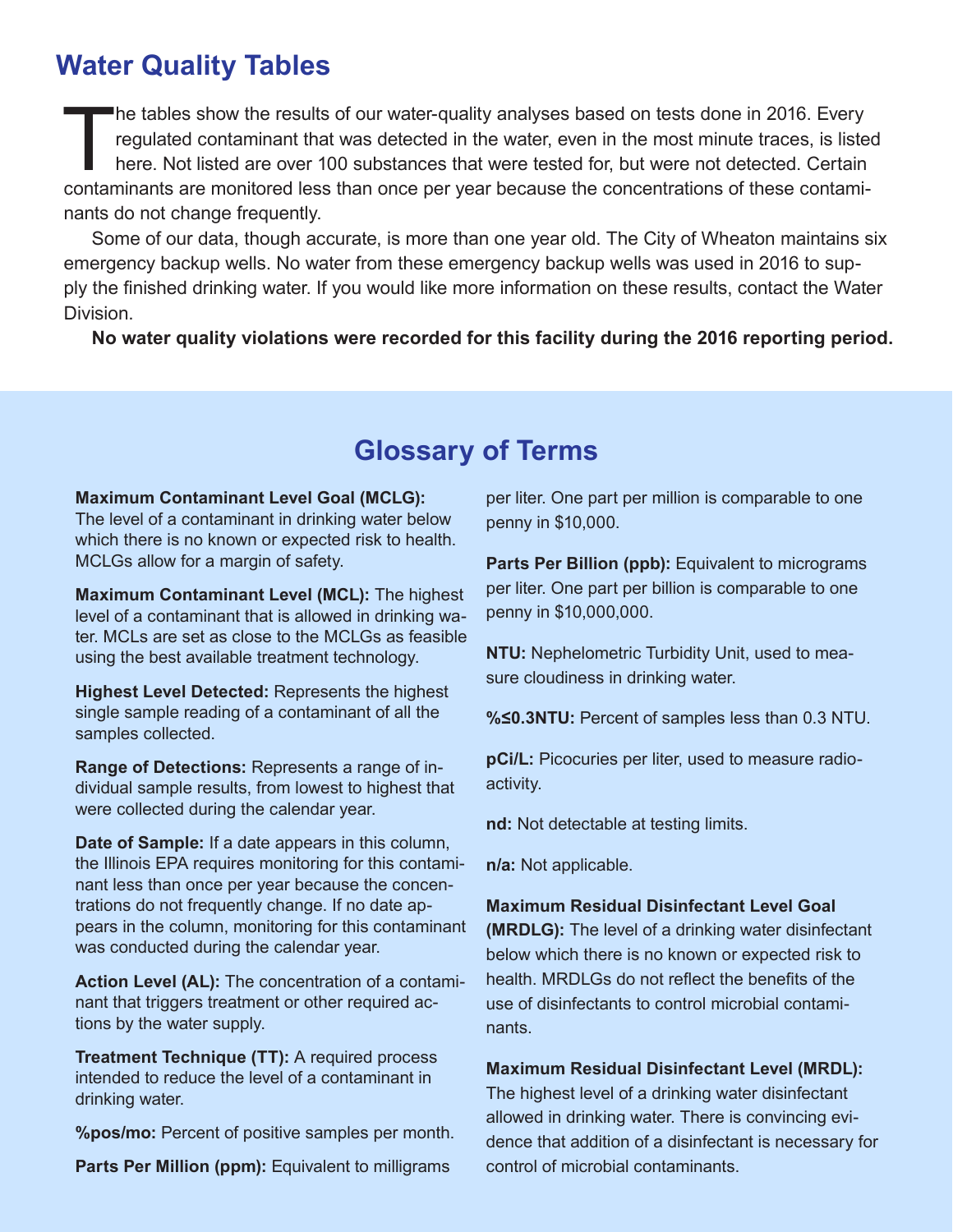# **2016 Water Quality Results for Monitoring by the City of Wheaton**

| <b>Contaminant (units)</b>                   | <b>MCLG</b> | <b>MCL</b> | <b>Highest Level</b><br>found | <b>Range of</b><br>detections | Date of<br>sample | <b>Violation</b>         | <b>Typical source of contaminant</b>       |  |  |  |  |
|----------------------------------------------|-------------|------------|-------------------------------|-------------------------------|-------------------|--------------------------|--------------------------------------------|--|--|--|--|
| <b>Disinfection/Disinfectant By-Products</b> |             |            |                               |                               |                   |                          |                                            |  |  |  |  |
| Chlorine (ppm)                               | MRDLG=4     | $MRDL=4$   |                               | $0.7 - 1.0$                   | 12/31/2016        | $\overline{\phantom{0}}$ | Water additive used to control microbes.   |  |  |  |  |
| Haloacetic Acids [HAA5](ppb)                 | n/a         | 60         | 19                            | 9.87-23.0                     | 2016              | $\overline{\phantom{a}}$ | By-product of drinking water disinfection. |  |  |  |  |
| Total Trihalomethanes [TTHM]  <br>(ppb)      | n/a         | 80         | 36                            | 19.28-54.3                    | 2016              | $\overline{\phantom{a}}$ | By-product of drinking water disinfection. |  |  |  |  |

# **2016 Water Quality Results for Monitoring by the City of Chicago**

| <b>Contaminant (units)</b>                         | <b>MCLG</b>                                                                                                                                  | <b>MCL</b>                | <b>Highest Level</b><br>found   | <b>Range of</b><br>detections | Date of<br>sample | <b>Violation</b>         | <b>Typical source of contaminant</b>                                                               |  |  |  |
|----------------------------------------------------|----------------------------------------------------------------------------------------------------------------------------------------------|---------------------------|---------------------------------|-------------------------------|-------------------|--------------------------|----------------------------------------------------------------------------------------------------|--|--|--|
| <b>Turbidity Data</b>                              |                                                                                                                                              |                           |                                 |                               |                   |                          |                                                                                                    |  |  |  |
| Turbidity (NTU/Lowest<br>Monthly %≤0.3NTU)         | n/a                                                                                                                                          | <b>TT</b><br>(95%≤0.3NTU) | 100.0%<br>(Lowest<br>Monthly %) | 100%-100%                     |                   |                          | Soil runoff.                                                                                       |  |  |  |
| Turbidity (NTU/Highest<br>Single Measurement)      | n/a                                                                                                                                          | TT=1NTUmax                | 0.16                            | n/a                           |                   | $\overline{\phantom{a}}$ | Soil runoff.                                                                                       |  |  |  |
| <b>Inorganic Contaminants</b>                      |                                                                                                                                              |                           |                                 |                               |                   |                          |                                                                                                    |  |  |  |
| Barium (ppm)                                       | $\overline{2}$                                                                                                                               | 2                         | 0.0206                          | $0.0196 -$<br>0.0206          |                   |                          | Discharge of drilling wastes; Discharge from<br>metal refineries; Erosion of natural deposits.     |  |  |  |
| Nitrate (as Nitrogen)(ppm)                         | 10                                                                                                                                           | 10                        | 0.46                            | $0.40 - 0.46$                 |                   | $\blacksquare$           | Runoff from fertilizer use; Leaching from<br>septic tanks, sewage; Erosion of natural<br>deposits. |  |  |  |
| Nitrate & Nitrite (ppm)                            | 10                                                                                                                                           | 10                        | 0.46                            | $0.40 - 0.46$                 |                   |                          | Runoff from fertilizer use; Leaching from<br>septic tanks, sewage; Erosion of natural<br>deposits. |  |  |  |
| <b>Total Organic Cabon</b>                         |                                                                                                                                              |                           |                                 |                               |                   |                          |                                                                                                    |  |  |  |
| TOC [Total Organic Carbon]                         | The percentage of Total Organic Carbon (TOC) removal was measured each month and the system met all TOC removal<br>requirements set by IEPA. |                           |                                 |                               |                   |                          |                                                                                                    |  |  |  |
| <b>Unregulated Contaminants</b>                    |                                                                                                                                              |                           |                                 |                               |                   |                          |                                                                                                    |  |  |  |
| Sulfate (ppm)                                      | n/a                                                                                                                                          | n/a                       | 25.7                            | 25.0-25.7                     |                   |                          | Erosion of naturally occuring deposits.                                                            |  |  |  |
| Sodium (ppm)                                       | n/a                                                                                                                                          | n/a                       | 8.92                            | 8.49-8.92                     |                   |                          | Erosion of naturally occuring deposits; Used<br>as water softener.                                 |  |  |  |
| <b>State Regulated Contaminants</b>                |                                                                                                                                              |                           |                                 |                               |                   |                          |                                                                                                    |  |  |  |
| Fluoride (ppm)                                     | 4                                                                                                                                            | 4                         | 0.78                            | $0.62 - 0.78$                 |                   | L,                       | Water additive which promotes strong teeth.                                                        |  |  |  |
| <b>Radioactive Contaminants</b>                    |                                                                                                                                              |                           |                                 |                               |                   |                          |                                                                                                    |  |  |  |
| Combined Radium 226/228<br>(pCi/L)                 | $\Omega$                                                                                                                                     | 5                         | 0.84                            | $0.50 - 0.84$                 | 2/11/14           | $\overline{a}$           | Decay of natural and man-made deposits.                                                            |  |  |  |
| Gross Alpha excluding radon<br>and uranium (pCi/L) | $\Omega$                                                                                                                                     | 15                        | 6.6                             | $6.1 - 6.6$                   | 2/11/14           | $\overline{\phantom{a}}$ | Decay of natural and man-made deposits.                                                            |  |  |  |

# **Water Quality Table Footnotes**

**Turbidity -** A measure of the cloudiness of water. This is monitored because it is a good indicator of water quality and the effectiveness of the filtration system and disinfectants.

**Unregulated contaminants -** Maximum contaminant levels (MCL) for some contaminants have not been established by either state or federal regulations, nor has the mandatory health effects language. The purpose for monitoring unregulated contaminants is to assist USEPA in determining the occurrence of unregulated contaminants in drinking water, and whether future regulation is warranted.

**Fluoride -** Added to the water supply to help promote strong teeth. The Illinois Department of Public Health recommends an optimal fluoride level of 0.7 mg/L with a range of 0.6 mg/L to 0.8 mg/L.

**Sodium -** There is no state or federal MCL for sodium. Monitoring is required to provide information to consumers and health officials concerned about sodium intake due to dietary precautions. If you are on a sodium-restricted diet, you should consult a physician about this level of sodium in the water.